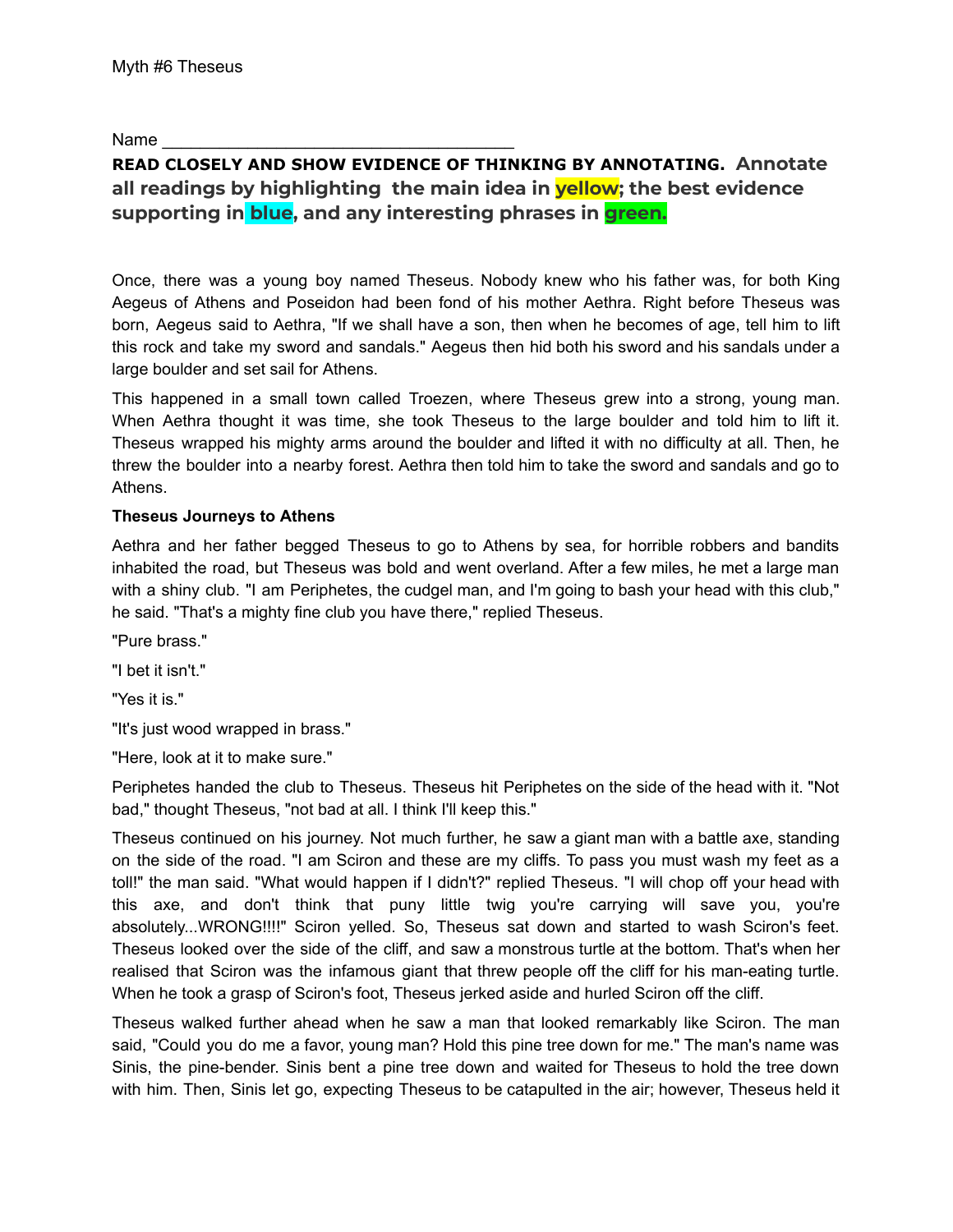down. Sinis stooped down to get a better look at the tree, thinking that it had been broken, when [Theseus](https://www.greekmythology.com/Myths/Heroes/Theseus/theseus.html) let go of the tree, hitting Sinis in the chin and knocking him unconscious. [Theseus](https://www.greekmythology.com/Myths/Heroes/Theseus/theseus.html) then tied Sinis' legs to one bent pine tree, his arms to another. Then, [Theseus](https://www.greekmythology.com/Myths/Heroes/Theseus/theseus.html) let go, the trees ripping Sinis in half; vultures screamed with delight.

[Theseus](https://www.greekmythology.com/Myths/Heroes/Theseus/theseus.html) went on his way again. After a few miles, it got dark. [Theseus](https://www.greekmythology.com/Myths/Heroes/Theseus/theseus.html) saw a large house up ahead of him. He decided to ask the owner for a bed for the night, so he walked up to the door and knocked. A man came to the door and said, "Welcome young man. Come in, you look tired. My name is Procrustes. I have a magic bed for you to stay the night on. It is exactly six feet long, but can fit anyone, be they short or tall." [Theseus](https://www.greekmythology.com/Myths/Heroes/Theseus/theseus.html) had been warned about a man named Procrustes. His so called "magic" bed did fit anyone, but in an unpleasant way. If a person was too short, Procrustes would chain their arms and legs and stretch them. If they were too tall, he would chop off their legs until they were just right. Procrustes led [Theseus](https://www.greekmythology.com/Myths/Heroes/Theseus/theseus.html) into the room where the bed was. [Theseus](https://www.greekmythology.com/Myths/Heroes/Theseus/theseus.html) pushed Procrustes onto the bed and chopped off his legs; and just so Procrustes wouldn't feel any pain, he sliced his head off too.

#### **[Theseus](https://www.greekmythology.com/Myths/Heroes/Theseus/theseus.html) Recognized**

The next morning [Theseus](https://www.greekmythology.com/Myths/Heroes/Theseus/theseus.html) reached [Athens](https://www.greekmythology.com/Myths/Places/Athens/athens.html). It was the largest city he had ever seen. He went to the palace where [Aegeus](https://www.greekmythology.com/Myths/Mortals/Aegeus/aegeus.html) lived. [Aegeus](https://www.greekmythology.com/Myths/Mortals/Aegeus/aegeus.html) had married [Medea,](https://www.greekmythology.com/Myths/Mortals/Medea/medea.html) who (being a sorceress) had him under her power. With her powers, [Medea](https://www.greekmythology.com/Myths/Mortals/Medea/medea.html) recognized [Theseus](https://www.greekmythology.com/Myths/Heroes/Theseus/theseus.html) and knew that he would try to get rid of her. So she told [Aegeus](https://www.greekmythology.com/Myths/Mortals/Aegeus/aegeus.html) that [Theseus](https://www.greekmythology.com/Myths/Heroes/Theseus/theseus.html) had come to kill him and that she would give [Theseus](https://www.greekmythology.com/Myths/Heroes/Theseus/theseus.html) poisoned wine. [Aegeus,](https://www.greekmythology.com/Myths/Mortals/Aegeus/aegeus.html) unaware that [Theseus](https://www.greekmythology.com/Myths/Heroes/Theseus/theseus.html) was his son, agreed. He invited [Theseus](https://www.greekmythology.com/Myths/Heroes/Theseus/theseus.html) to a banquet; however, when [Theseus](https://www.greekmythology.com/Myths/Heroes/Theseus/theseus.html) was just about to drink his wine, [Aegeus](https://www.greekmythology.com/Myths/Mortals/Aegeus/aegeus.html) recognized the sword and threw the wine cup to the floor. [Theseus](https://www.greekmythology.com/Myths/Heroes/Theseus/theseus.html) and [Aegeus](https://www.greekmythology.com/Myths/Mortals/Aegeus/aegeus.html) were filled with happiness. [Medea](https://www.greekmythology.com/Myths/Mortals/Medea/medea.html) left in a chariot drawn by dragons.

### **[Theseus](https://www.greekmythology.com/Myths/Heroes/Theseus/theseus.html) Journeys to [Minos](https://www.greekmythology.com/Myths/Figures/Minos/minos.html)**

[Theseus](https://www.greekmythology.com/Myths/Heroes/Theseus/theseus.html) and [Aegeus](https://www.greekmythology.com/Myths/Mortals/Aegeus/aegeus.html) were happy for a long time, but when the time of the spring equinox came, all Athenians were in desperation, as a ship with black sail approached [Athens](https://www.greekmythology.com/Myths/Places/Athens/athens.html). [Theseus](https://www.greekmythology.com/Myths/Heroes/Theseus/theseus.html) begged his father to tell him why the Athenians were sad, but [Aegeus](https://www.greekmythology.com/Myths/Mortals/Aegeus/aegeus.html) said nothing.

[Theseus](https://www.greekmythology.com/Myths/Heroes/Theseus/theseus.html) went down to the harbor and asked the captain of the black-sailed ship what was happening. The captain told him about how Androgeus, the eldest son of King [Minos](https://www.greekmythology.com/Myths/Figures/Minos/minos.html) of [Crete,](https://www.greekmythology.com/Myths/Places/Crete/crete.html) had accidentally been killed in [Athens.](https://www.greekmythology.com/Myths/Places/Athens/athens.html) [Minos](https://www.greekmythology.com/Myths/Figures/Minos/minos.html) was very angry. He attacked [Athens](https://www.greekmythology.com/Myths/Places/Athens/athens.html) and demanded that the Athenians pay a yearly tribute of seven young man and seven young women to be fed to the [Minotaur.](https://www.greekmythology.com/Myths/Monsters/Minotaur/minotaur.html) The [Minotaur](https://www.greekmythology.com/Myths/Monsters/Minotaur/minotaur.html) was a monster, half man and half bull, residing in the Labyrinth, a large maze under King [Minos](https://www.greekmythology.com/Myths/Figures/Minos/minos.html)' palace.

[Theseus](https://www.greekmythology.com/Myths/Heroes/Theseus/theseus.html) went back to [Aegeus](https://www.greekmythology.com/Myths/Mortals/Aegeus/aegeus.html) and said, "I will go to [Crete](https://www.greekmythology.com/Myths/Places/Crete/crete.html) as one of the victims and I will slay the [Minotaur!](https://www.greekmythology.com/Myths/Monsters/Minotaur/minotaur.html)" "No, my son," said [Aegeus](https://www.greekmythology.com/Myths/Mortals/Aegeus/aegeus.html), "you mustn't go. You are my only son. The only heir to the throne." "I must go, father. I must prove that I am a [hero](https://www.greekmythology.com/Myths/Mortals/Hero/hero.html)." said [Theseus](https://www.greekmythology.com/Myths/Heroes/Theseus/theseus.html). In the end, [Aegeus](https://www.greekmythology.com/Myths/Mortals/Aegeus/aegeus.html) let [Theseus](https://www.greekmythology.com/Myths/Heroes/Theseus/theseus.html) go, but made him promise that if he returned back to [Athens](https://www.greekmythology.com/Myths/Places/Athens/athens.html) alive, he should change the black sails to white ones. So, [Theseus](https://www.greekmythology.com/Myths/Heroes/Theseus/theseus.html) volunteered to go as one of the fourteen tributes.

When [Theseus](https://www.greekmythology.com/Myths/Heroes/Theseus/theseus.html) and his companions landed at [Crete,](https://www.greekmythology.com/Myths/Places/Crete/crete.html) [Minos](https://www.greekmythology.com/Myths/Figures/Minos/minos.html) was there to welcome them. He asked each of them who they were. When he asked [Theseus,](https://www.greekmythology.com/Myths/Heroes/Theseus/theseus.html) he said, "I am [Theseus](https://www.greekmythology.com/Myths/Heroes/Theseus/theseus.html), prince of [Athens](https://www.greekmythology.com/Myths/Places/Athens/athens.html), son of [Poseidon!](https://www.greekmythology.com/Olympians/Poseidon/poseidon.html)" "If you were the prince of [Athens,](https://www.greekmythology.com/Myths/Places/Athens/athens.html)" [Minos](https://www.greekmythology.com/Myths/Figures/Minos/minos.html) said, "wouldn't old [Aegeus](https://www.greekmythology.com/Myths/Mortals/Aegeus/aegeus.html) be your father? To prove you are the son of [Poseidon,](https://www.greekmythology.com/Olympians/Poseidon/poseidon.html) fetch my ring," he said, throwing it into the sea.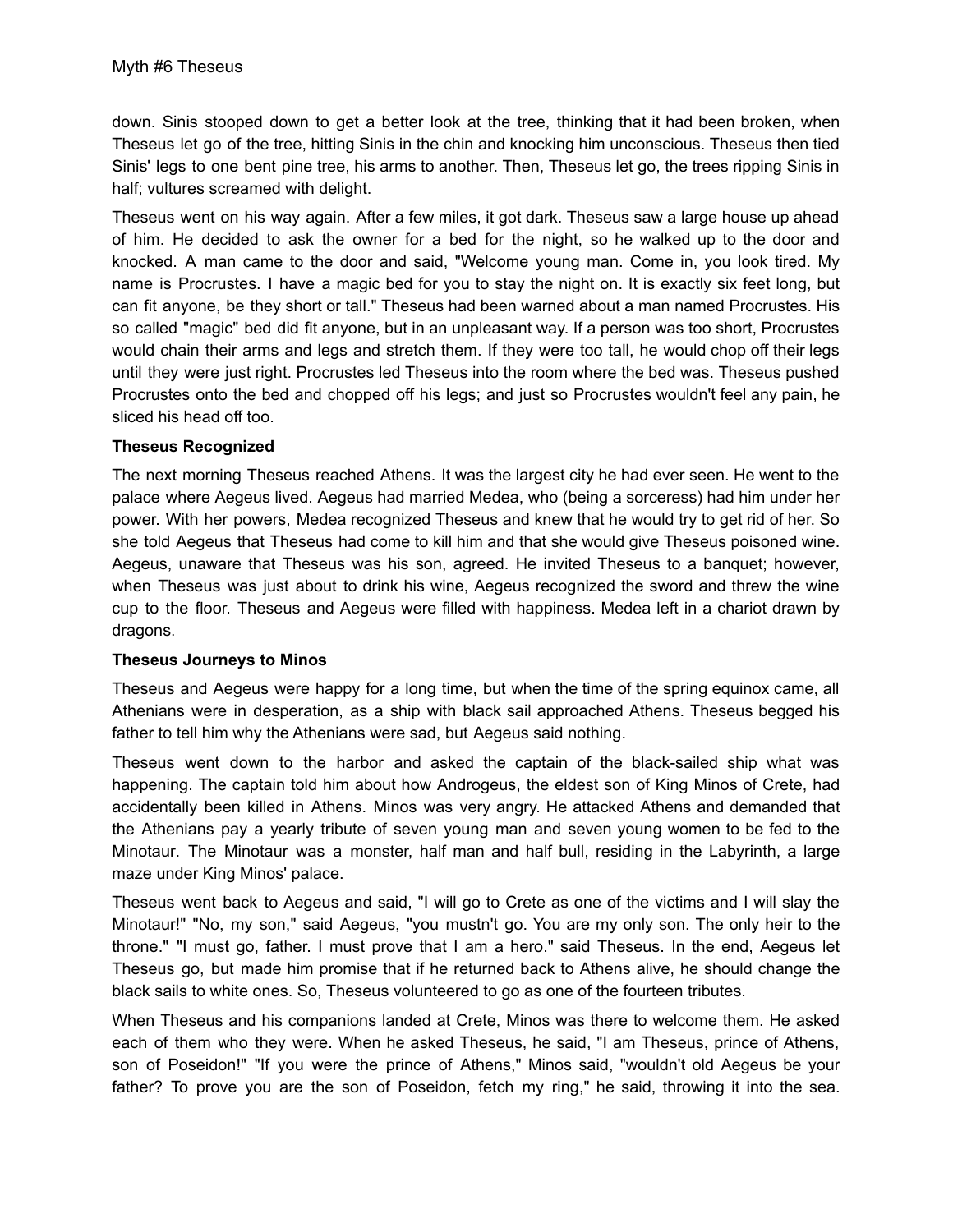Praying to [Poseidon](https://www.greekmythology.com/Olympians/Poseidon/poseidon.html), [Theseus](https://www.greekmythology.com/Myths/Heroes/Theseus/theseus.html) dived into the water. He saw the nymph [Thetis](https://www.greekmythology.com/Other_Gods/Minor_Gods/Thetis/thetis.html), who gave him the ring and an old crown. [Theseus](https://www.greekmythology.com/Myths/Heroes/Theseus/theseus.html) went back to shore holding the ring and the crown; [Minos](https://www.greekmythology.com/Myths/Figures/Minos/minos.html) laughed.

That night [Theseus](https://www.greekmythology.com/Myths/Heroes/Theseus/theseus.html) was visited by [Minos](https://www.greekmythology.com/Myths/Figures/Minos/minos.html)' daughter [Ariadne.](https://www.greekmythology.com/Myths/Mortals/Ariadne/ariadne.html) She said to him, "[Theseus,](https://www.greekmythology.com/Myths/Heroes/Theseus/theseus.html) I want to help you kill the [Minotaur](https://www.greekmythology.com/Myths/Monsters/Minotaur/minotaur.html), but promise me to take me with you to [Athens](https://www.greekmythology.com/Myths/Places/Athens/athens.html) afterwards, and make me your queen." [Theseus](https://www.greekmythology.com/Myths/Heroes/Theseus/theseus.html) agreed and [Ariadne](https://www.greekmythology.com/Myths/Mortals/Ariadne/ariadne.html) gave [Theseus](https://www.greekmythology.com/Myths/Heroes/Theseus/theseus.html) a ball of silk thread, telling him to tie it to the entrance of the Labyrinth, unrolling it as he moved through the tunnels. The string would lead him back to the entrance.

The following day, [Theseus](https://www.greekmythology.com/Myths/Heroes/Theseus/theseus.html) and his companions were forced into the Labyrinth. [Theseus](https://www.greekmythology.com/Myths/Heroes/Theseus/theseus.html) tied the string onto a rock and told everyone to follow him. He led them towards the center of the Labyrinth where the [Minotaur](https://www.greekmythology.com/Myths/Monsters/Minotaur/minotaur.html) was. When they got there, they saw the beast sleeping. [Theseus](https://www.greekmythology.com/Myths/Heroes/Theseus/theseus.html) jumped on it and ripped off one of its horns. [Theseus](https://www.greekmythology.com/Myths/Heroes/Theseus/theseus.html) started poking with the horn at the [Minotaur](https://www.greekmythology.com/Myths/Monsters/Minotaur/minotaur.html), who was furious. Then, [Theseus](https://www.greekmythology.com/Myths/Heroes/Theseus/theseus.html) ran to a safe distance and threw the horn like a javelin. The horn ripped into the [monster's](https://www.greekmythology.com/Myths/Monsters/monsters.html) neck and was stuck there. The [Minotaur,](https://www.greekmythology.com/Myths/Monsters/Minotaur/minotaur.html) enraged, charged at [Theseus,](https://www.greekmythology.com/Myths/Heroes/Theseus/theseus.html) but fell dead before reaching him. Everyone cheered and [Theseus](https://www.greekmythology.com/Myths/Heroes/Theseus/theseus.html) became a [hero!](https://www.greekmythology.com/Myths/Mortals/Hero/hero.html) They followed the thread back to the entrance of the Labyrinth.

[Theseus](https://www.greekmythology.com/Myths/Heroes/Theseus/theseus.html), [Ariadne](https://www.greekmythology.com/Myths/Mortals/Ariadne/ariadne.html), and the rest of the tributes boarded the black-sailed ship and set sail for [Athens.](https://www.greekmythology.com/Myths/Places/Athens/athens.html) One night, the god [Dionysus](https://www.greekmythology.com/Other_Gods/Dionysus/dionysus.html) came to [Theseus](https://www.greekmythology.com/Myths/Heroes/Theseus/theseus.html) and said, "You mustn't marry Princess [Ariadne](https://www.greekmythology.com/Myths/Mortals/Ariadne/ariadne.html), for I have chosen her as my own bride. Leave her on the island of Naxos." [Theseus](https://www.greekmythology.com/Myths/Heroes/Theseus/theseus.html) did as the god told him, but he was so sad that he forgot to change the sails. As the ship approached [Athens](https://www.greekmythology.com/Myths/Places/Athens/athens.html), [Aegeus](https://www.greekmythology.com/Myths/Mortals/Aegeus/aegeus.html) sat on a cliff watching and waiting for [Theseus](https://www.greekmythology.com/Myths/Heroes/Theseus/theseus.html) to come; when he saw the black sails, he jumped into the sea. As a result, that fatal stretch of water was named after him and became the Aegean.

## **WRITE A REFLECTION-(3 paragraphs-5 sentences each)-This needs to be submitted through google classroom.**

**One paragraph that reflects on what the writer said**

**- Here's where you summarize the main points of the story**

**One paragraph that reflects on the writer's style**

- **- How does the author use rhetorical devices (similes, metaphors, symbols etc.)**
- **- What is the theme/author's message**